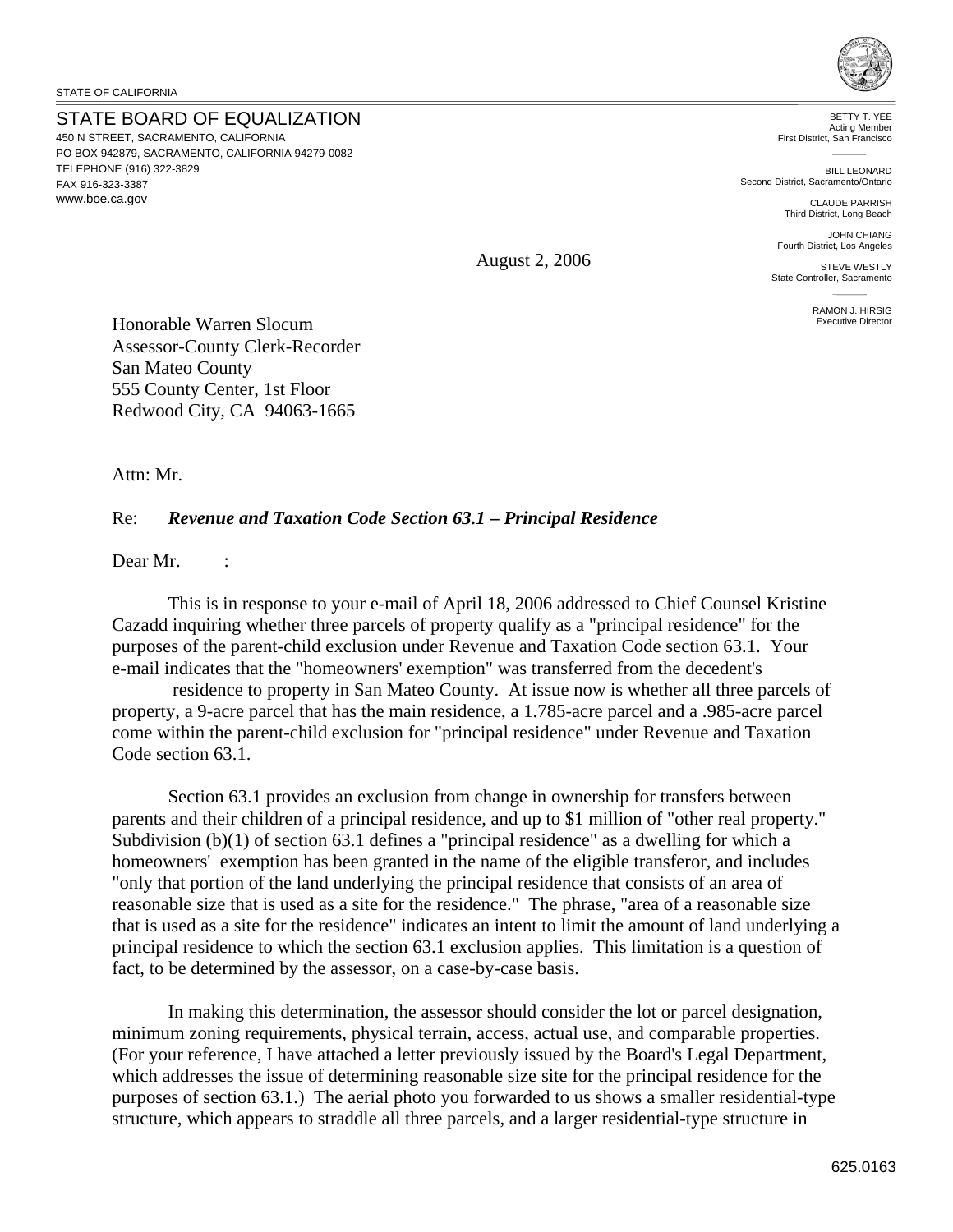close proximity on an adjacent parcel. You state that your visual inspection confirmed that the smaller structure rests on a portion of all three parcels.

Further, information regarding the three parcel property has been provided by claimant's attorney, Ms. , in a letter dated February 10, 2005, sent to the San Mateo County Assessor County Clerk- Recorder's Office, and later provided to the Board of Equalization. This letter provides the following additional information regarding the three parcels:

(1) Land: The property is zoned for single-family residential use. The parcels are contiguous and the outside boundary of the entire property is fenced as one property. There is no boundary or other visible distinction between the parcels. The grounds are landscaped continuously throughout both parcels with, extensive walking paths connecting all portions of the property.

(2) Improvements: The improvements consist of a main residence, a cottage, a tennis court, a swimming pool with pool house, a child's playhouse, three greenhouses, a workshop, a barn, chicken coops, an extensive vegetable and flower garden, fruit trees, and berry bushes. The gardens provide food and flowers for the family and live-in caretakers, only. Nothing from the gardens was sold.

(3) Situs Layout: The physical layout of the improvements was designed to be, and was used as, an integrated single family dwelling unit. A single garage services both the main residence and the cottage. The main residence and the cottage are connected by common landscaping. While the main house is large, the number and size of the bedrooms is relatively limited. As a result the cottage was used as an overflow space for the main house. The cottage was never rented.

 $(4)$  Access: The main entrance to the property is on A Avenue, through one of the parcels, which is secured with an automatic gate. On M Avenue, there is a separate entrance and driveway that does not connect with the main driveway. It is secured with a locked metal gate, and is used primarily as a service entrance. There is another driveway at the extreme rear of the property, but this driveway ends on a private road owned by a neighbor. The property does not have an easement through the private road, therefore, the rear driveway is unavailable as a means of separate ingress and egress, and is kept chained at all times.

After reviewing these facts, it is our opinion that they support a conclusion that all three parcels together are an area of reasonable size that is used as a site for the residence. The three parcels are all part of an economic unit, and are not readily severable. There is only one main driveway to access the three parcels. The improvements, landscaping and gardens on the three parcels, as described above, are contiguous and were regularly used as part of the residence. Thus, your office may properly conclude that all three parcels qualify as a "principal residence" for the purposes of the parent-child exclusion.